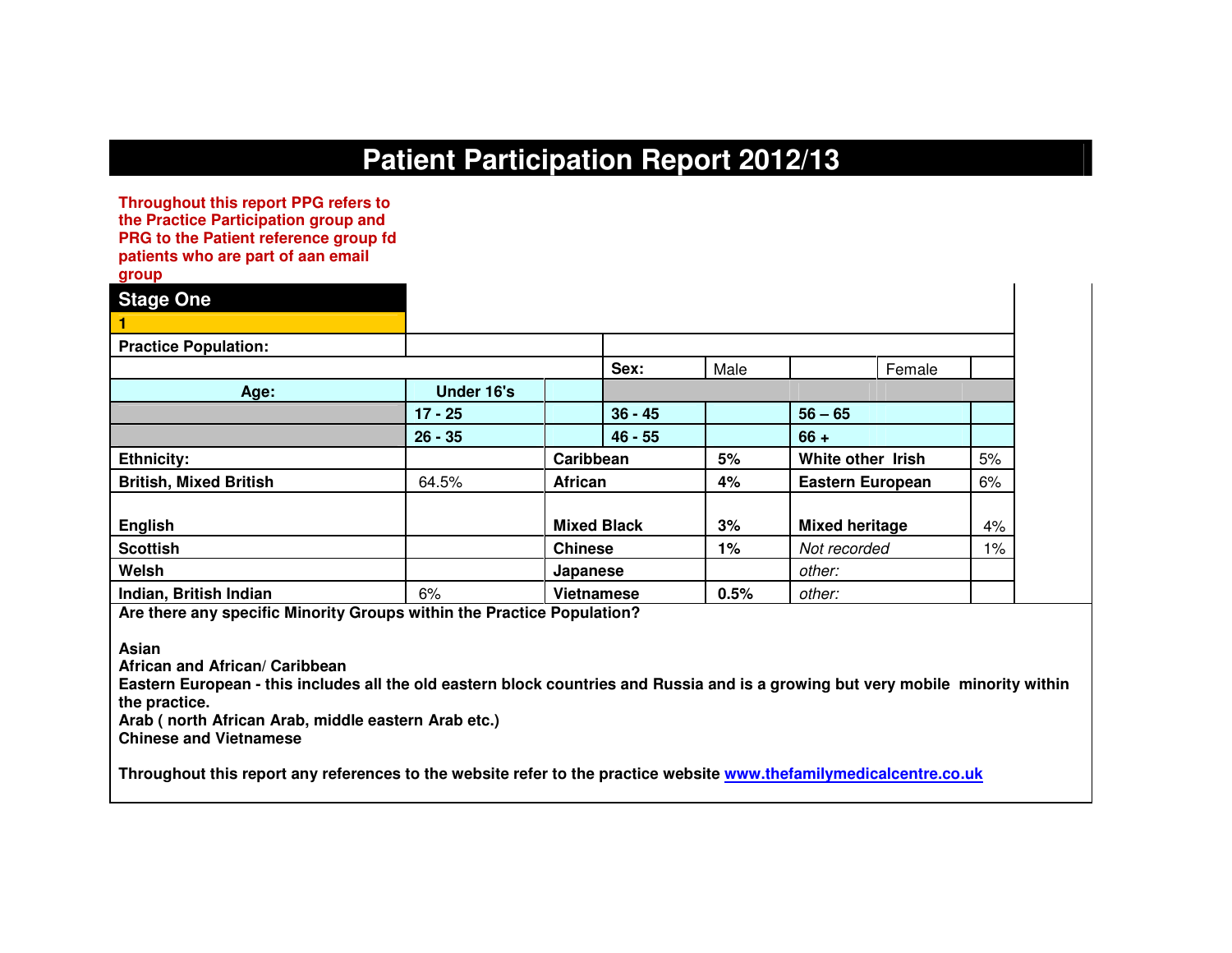Validating that the patient group is representative of the practices population base. **Payment Component 1**

| $\overline{2}$                                               |            |                |                    |             |           |        |  |
|--------------------------------------------------------------|------------|----------------|--------------------|-------------|-----------|--------|--|
| <b>Patient Representative Group Profile (PRG):</b>           |            |                |                    |             |           |        |  |
| (percentages in brackets refer to the email reference group) |            |                | Sex:               | Male        |           | Female |  |
| Age:                                                         | Under 16's |                |                    |             |           |        |  |
|                                                              | $17 - 25$  | 0%             | $36 - 45$          |             | $56 - 65$ |        |  |
|                                                              | $26 - 35$  |                | $46 - 55$          |             | $66 +$    |        |  |
| <b>Ethnicity:</b>                                            |            | Caribbean      |                    | $10\%(5\%)$ |           |        |  |
| <b>British, Mixed British</b>                                | 10% (72%)  | African        |                    |             | other:    |        |  |
|                                                              |            |                |                    |             |           |        |  |
| <b>English</b>                                               | 40%        |                | <b>Mixed Black</b> |             | other:    |        |  |
| <b>Scottish</b>                                              | 10%        | <b>Chinese</b> |                    | (1%)        | other:    |        |  |
| Welsh                                                        | 15%        | Japanese       |                    |             | other:    |        |  |
| Indian, British Indian                                       | 15% (22%)  | other:         |                    |             | other:    |        |  |

**What steps has the practice taken to recruit patients and to ensure that it is representative of the practice profile?** 

**The practice initially used the following methods of recruitment** 

- **1. Posters in the waiting area explaining what The PPG( patient participation group which is the face to face group which meets 4 times a year) and PRG( which is a group of patients who have supplied emails addresses and agreed to be contacted for their views by email ) are and how to get involved**
- **2. Invitations handed out at reception and left near the posters**
- **3. Adverts on the website and on the bottom of prescriptions ( also on the automated check in prior to changing to SystmOne when the facility is no longer available)**
- **4. Individual invitations given to patients verbally or in writing by GPs and practice nurses.**

**Specific actions to increase involvement of underrepresented groups**

**In order to try and ensure that the PPG is representative of the practice population an element of purposive sampling was**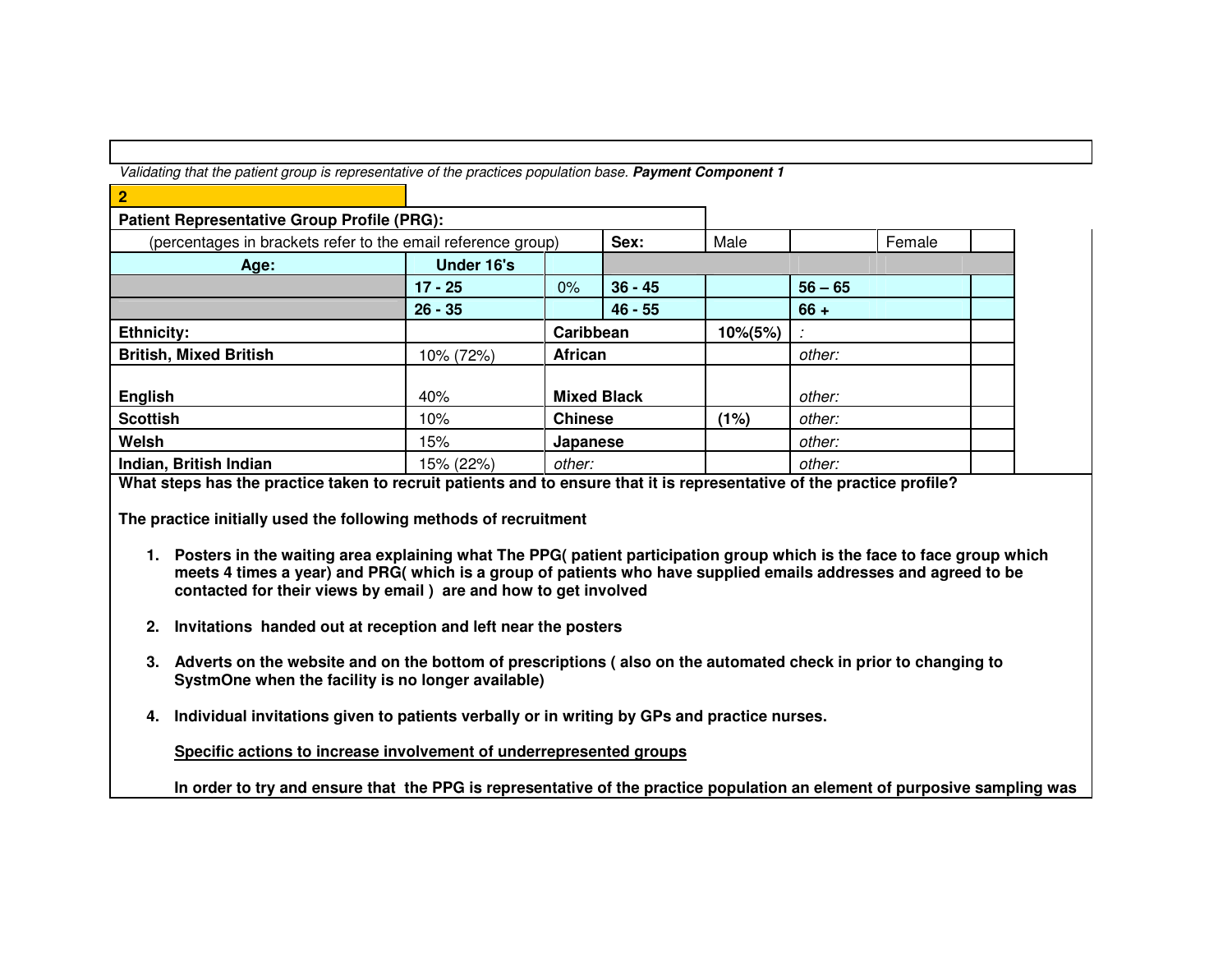**also used in selecting patients in underrepresented groups. Clinicians were asked to try and concentrate on patients in these groups when asking patients' if they would consider joining the group.** 

**The development of the email reference group has given patients who are unable or do not wish to attend the face to face group to share their views and feedback.** 

**The PPG has tried to recruit other patients themselves and are aware of the target groups especially young people. Reception staff have also targeted this group during baby clinic and family planning. Everyone finding it especially difficult to recruit young men. It has however, been possible to recruit 2 under 25 males to the email group. There is a higher percentage of young people in the reference group.** 

Validating that the patient group is representative of the practices population base. **Payment Component 1**

#### **3**

**4** 

 **Compare the PRG/PPG with your practice profile and describe the differences between the practice population and membership of the PRG?** 

**It has not been possible to recruit people from all ethnic minorities to either of the patient groups. however the reference group has made some progress in reaching these groups. The group as whole is similar to the previous year in that there is still a slight bias towards older female white British representatives. It is also important that this group who are prepared to give up their time to take part and contribute feel valued.** 

**There is a view that having a patient from each specific ethnic, religious, disabled, LBG or age group does not automatically make the group representative of the whole patient demographic. The patients are self-selecting and are not dependent upon an electorate which they represent. It is therefore more important that as a group when making decisions that the needs of diverse groups are taken into consideration and that principles of equality and diversity are applied. When discussing feedback, new services etc. the group tries to look at the impact of any services or new developments on a wide range of groups. They demonstrate an awareness sof the views of others even though they do not necessarily come from those minorities and an ability to question what if ? how might it effect x ? etc.** 

Validating that the patient group is representative of the practices population base. **Payment Component 1**

 **Please explain any differences in section 3 above and the efforts of the practice to communicate with groups not represented?** (this is required even **If** the practice has chosen to use a pre-existing PRG)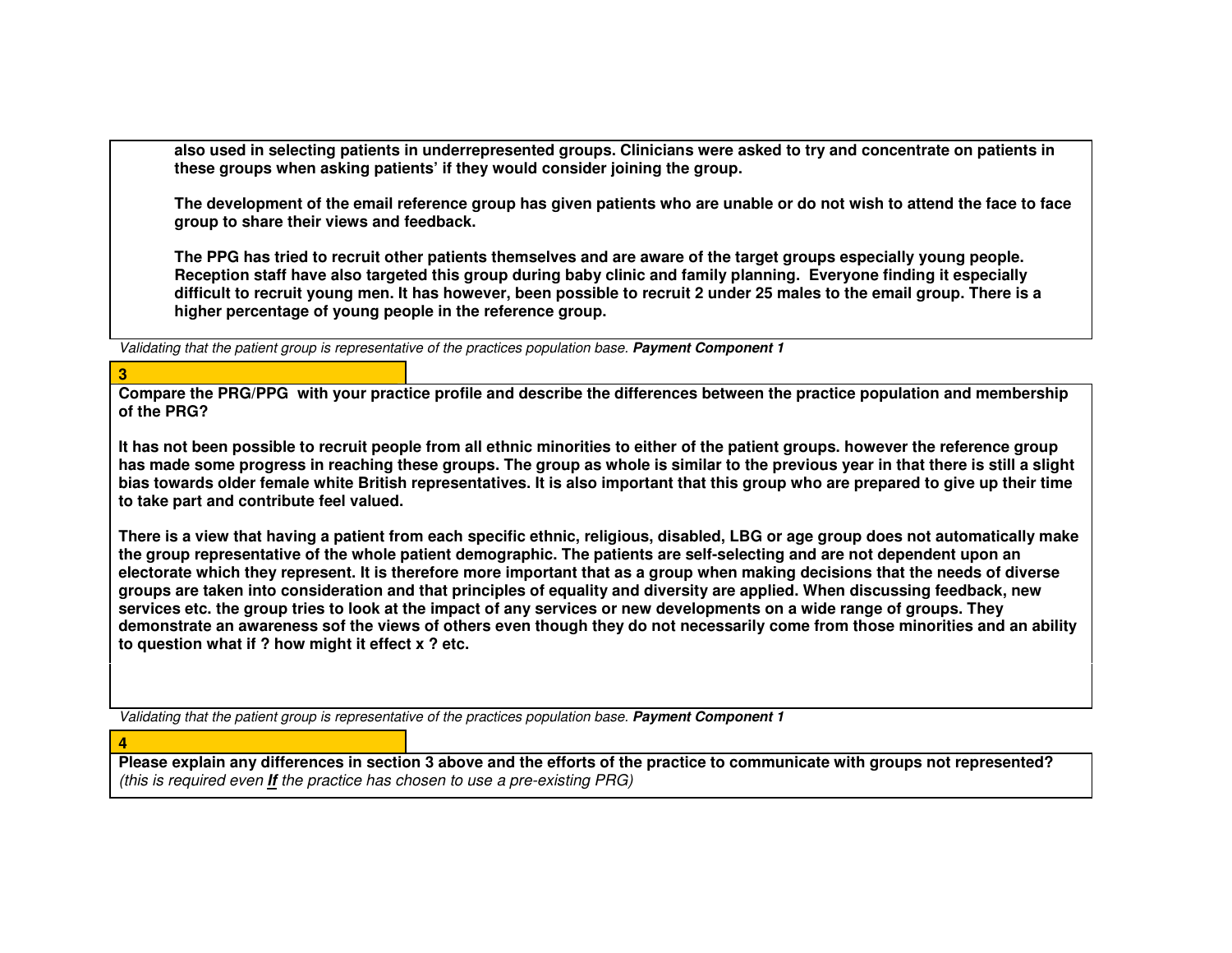This section looks at the efforts made to reach out to underrepresented groups.

To mirror the practice demographic it would be necessary to recruit, the following groups:-

Eastern Europeans – During new patient checks and in consultations efforts have been made to recruit from this group many of whom speak English. There has been some success with responses to questionnaires by this group as a means of obtaining feedback. Leaflets on how to access services are available in a variety of eastern European languages to help those who do not speak English or understand the systems to feel more comfortable in their new environment. A number have joined the email group.

Young people efforts have been made to communicate with younger patients through sitting in the waiting room talking to them and gauging their views through questionnaires and just discussion have been successful in engaging their interest but so far not successful in recruiting them to the PPG however some have agreed to give email feedback.

The email group has also been of interest to some middle aged men who are also a difficult group to reach because if they do not have a chronic disease statistically they rarely attend the surgery and are therefore more difficult to make contact with .We have not found targeted letters a successful way of recruiting volunteers.

Before changing clinical systems it was easier to text groups of patients to either tell them about the patient questionnaire or ask or feedback, however unless they are new patients if they rarely attend it is harder to obtain an up to date mobile contact number or consent to text. It was decided that with the new system each person who had supplied mobile numbers would be asked again for consent.

The practice and the PPG are aware of the groups that are underrepresented and continue to try and recruit from these groups and keep them in mind when making decisions.

Validating that the patient group is representative of the practices population base. **Payment Component 1**

| <b>Stage Two</b>                                              |                                                                                                                                        |
|---------------------------------------------------------------|----------------------------------------------------------------------------------------------------------------------------------------|
| <b>Agreeing Priorities</b>                                    |                                                                                                                                        |
|                                                               |                                                                                                                                        |
| How has the practice sought the PRGs views of priority areas? |                                                                                                                                        |
|                                                               | The Practice PPG undertook a survey in 2011-12 (the results of which are available on the website) which identified priority areas for |

patients this was combined with looking at the results of the IPSOS Mori surveys available at www.gp-patient.co.uk/results.

The group felt that in order to measure any changes they would modify the survey they had devised previously. The need to keep it to one side of A4 was seen as important as previous experience of using longer surveys had shown poor response rates. It was also seen as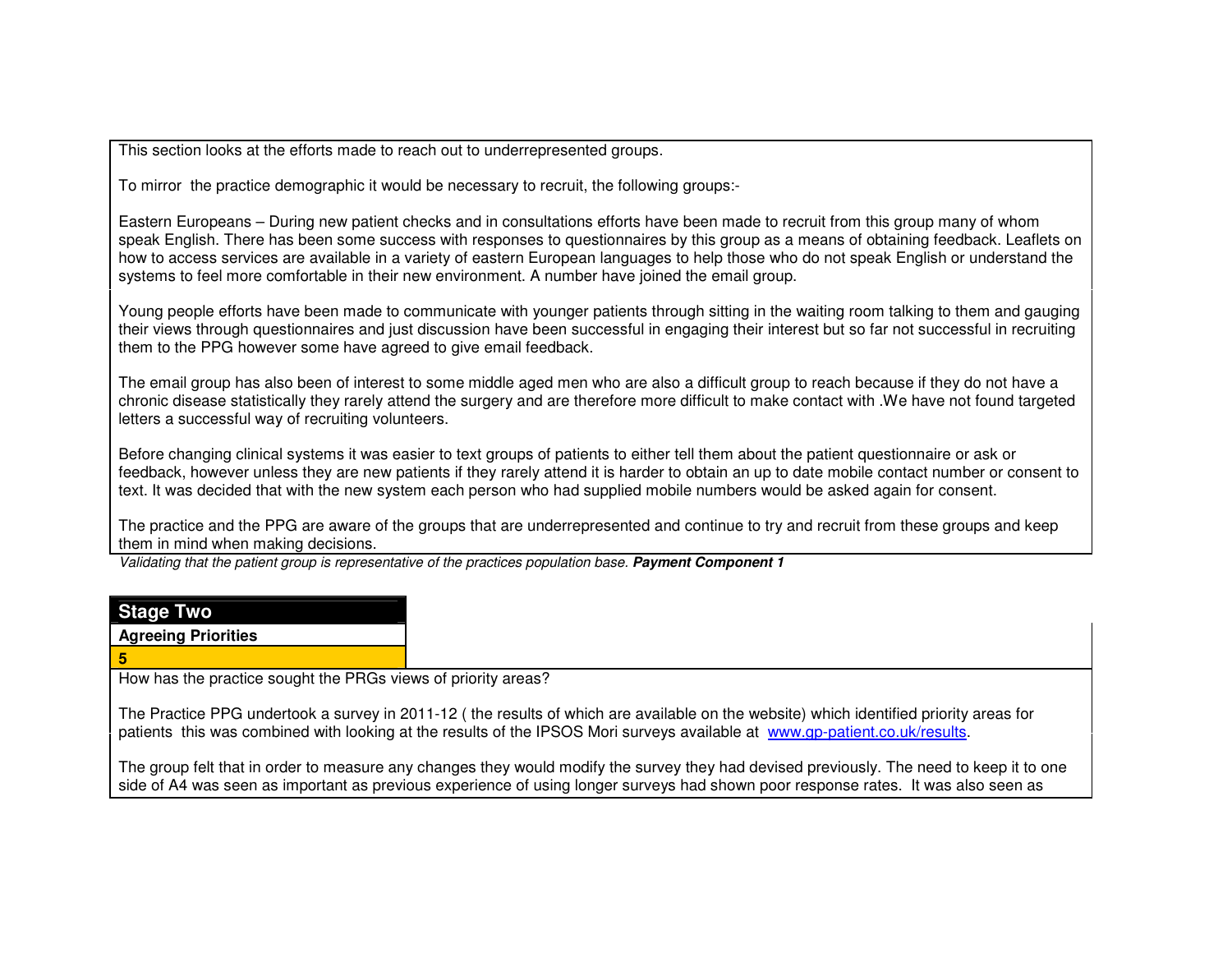important to include space for free text comments. An electronic copy was posted on the website.

Ideas from the suggestions box were also incorporated in the questionnaire. It was decided not to duplicate any of the questions in the national survey but to also consider the results of that survey when it was published for the year 2012.

Validate through the local patient participation report. **Payment Component 2**

#### **6**

## **Please describe how the priorities for the survey were selected - do these reflect those set out by the PRG?**

The group devised the survey themselves and represented the views of the group combined with ideas from the suggestion box made by other patients and from the email group.

The major priorities were:- **Appointments**  Continuity of care Patient knowledge of where to find information Patient knowledge of local services Patient screening ( this came out of PPG developing the practice education plan)

The format was the same as that agreed at the September meeting

Validate through the local patient participation report. **Payment Component 2**

# **Stage Three**

**Survey** 

**7** 

**How has the practice determined the questions used in the survey?** 

The patient group devised the questions after discussion amongst the group and these were trialed on a small sample of patients before being added to the questionnaire.

The criteria used by the group was:-

 Areas of importance to patients – but incorporating a choice of realistic options into the responses. It was thought that in an ideal world all patients would like to be seen by their doctor of choice as soon as possible at the most convenient time but it would be more important to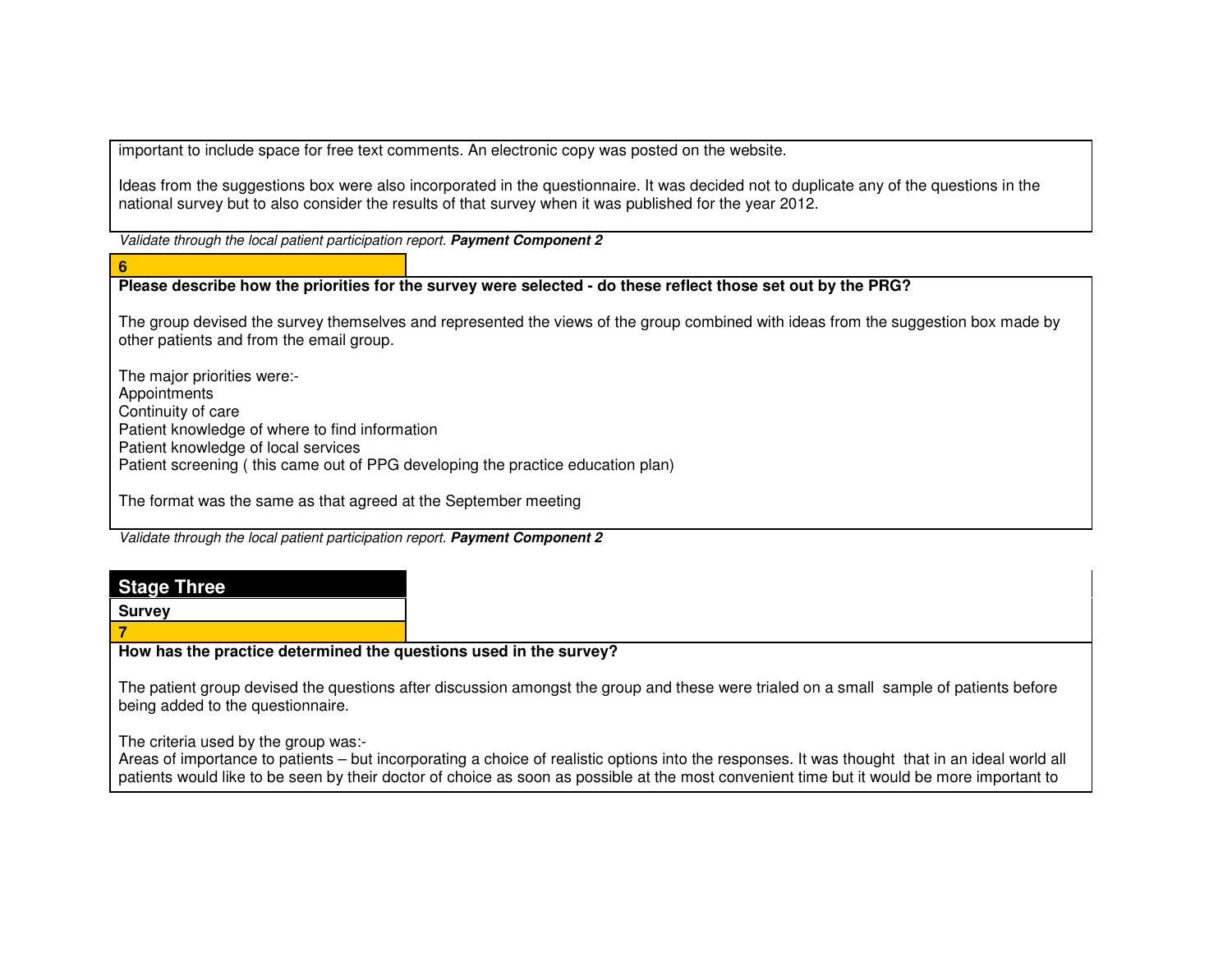know which factors were of most importance to the patient in making a decision.

Information about how patients find out about the practice and services in order to communicate more effectively with the patients and to help them use the most appropriate service for their problem at the time The need to understand barriers to taking part in cancer screening.

Validate the survey through the local patient participation report. **Payment Component 3**

#### **8**

**How have the priority areas been reflected in the questions?** 

#### **Appointments**

The practice computer system can tell what time patient's attended but not what time they would like to have attended so the group devised a question giving patients a choice of answer based on 1 hour intervals. The idea being to help the practice in planning surgery rotas to try and mirror this as far as possible.,

The practice opens extended hours and it was felt important to find out if patients still favour the Saturday mornings as their preference for opening extended hours in preference to early mornings or later evenings given shifting working patterns.

The balance of same day over pre-bookable appointments was debated at length by the group and it was seen as important to find out which patients preferred and why. This is also vey important for the practice as the balance was shifted during the year based on patient feedback.

## **Continuity of care**

With an increasing number of GPs working part time and whilst computer systems allow any GP in the practice access to the patients notes and history patients report that they like to try see a specific GP or maybe a specific GP depending upon their presenting problem. There will always be longer waiting times to see some GPs over others and so a question was written to capture what was most important to patients being seen quickly or waiting to see a particular GP. With the practice being a training practice there may be up to 4 fully qualified doctors training to be GPs some of whom rotate every 4 months. With up to 10 names to choose from it can be confusing for patients who often ask the reception staff when booking who did I see last time or describe the GP.

## **Sources of information**

To make a difference the group wanted to know where patients got their information from so that these methods could be used to get important messages to patients especially as this year the PPG were involved in devising an education plan for the practice targeting certain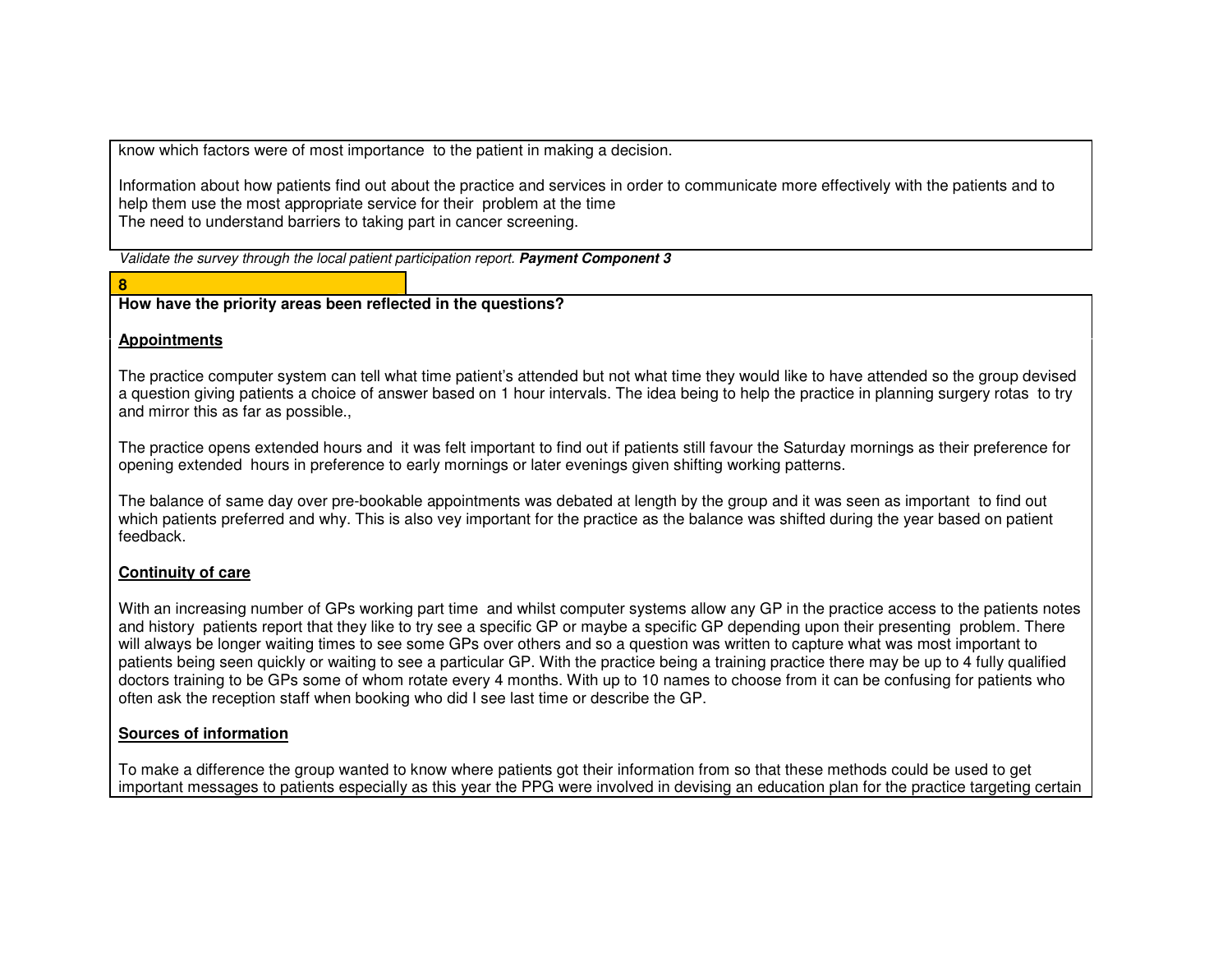health campaigns which they believed were important for the patients, ( see minutes of meetings on the web site)

#### **Knowledge about services**

The group had been very interested in services and had spent some time talking about DNAs and how to reduce them and about which services to use for what. This led to discussions about the proper use of ED (A&E) and other local services such as the walk in centre and the 111 they therefore devised a question about which services people were aware of

#### **Screening**

**9** 

 The group wanted to find out what the barriers were to people taking part in cancer screening programmes for breast, cervical and bowel screening. This arose partly from the changemakers presentation at the July meeting.

Validate the survey through the local patient participation report. **Payment Component 3**

#### Describe the Survey - How and when was the survey Conducted?

The survey was undertaken in December after the actions from the previous year had been implemented.

Paper copies of the survey were handed out by reception, Clipboards and pens were available on request

volunteers helped patients to complete the questionnaire if required,

 An electronic copy was available via the website and text and email messages were sent to patients who had consented to the practice texting them or who had supplied an email address.

Assistance was available for patients who needed help with completing it for whatever reason.

It was not possible to provide copies in different languages

Validate the survey through the local patient participation report. Payment Component 3

# **10**

## **Methods practice has used to enable patients to take part?**

- Posters and adverts were displayed in reception encouraging patients to take part
- Paper and electronic versions available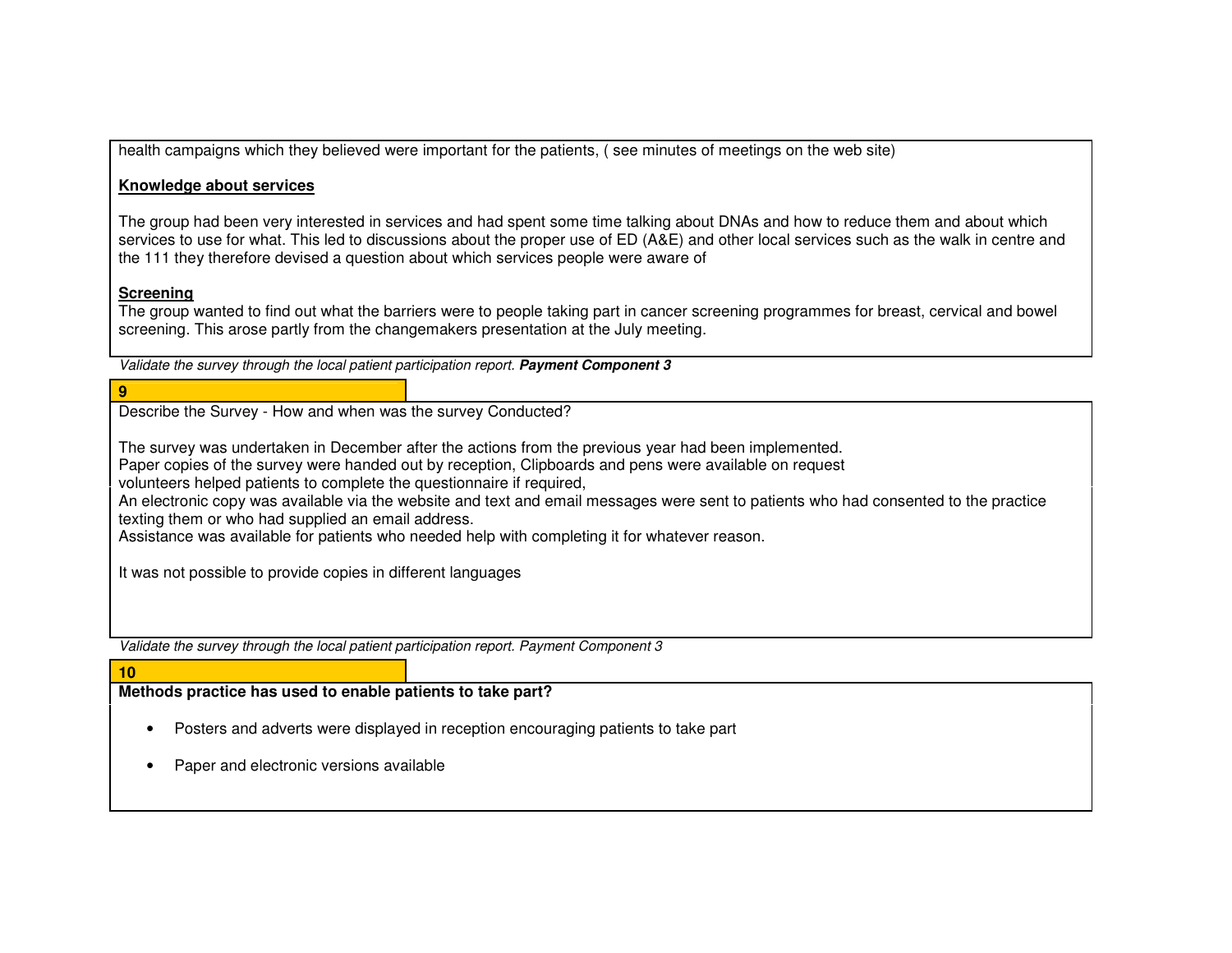- Assistance available for patients requesting help or those who had forgotten their glasses
- Staff and volunteers available to assist if requested.
- Encouragement from staff who individually gave out the questionnaires they were not just left in a corner for patients to pick up.

Validate the survey through the local patient participation report. **Payment Component 3**

| <b>Stage Three continued</b>                                                                                                                              |
|-----------------------------------------------------------------------------------------------------------------------------------------------------------|
| <b>Survey</b>                                                                                                                                             |
|                                                                                                                                                           |
| How has the practice collated the results?                                                                                                                |
| Due to staff sickness and the change of computer system it was January by the time the results were collated.                                             |
| Free text comments were recorded under themes to identify any trends                                                                                      |
| The results and the trends were compared with the results the previous year.                                                                              |
| The results were presented in diagram form with explanations and action points for ease of understanding rather than lists of figures and<br>percentages. |
| Validate the survey through the local patient participation report. Payment Component 3                                                                   |
| $\vert$ 12                                                                                                                                                |
| How were the findings fed back to the PRG?                                                                                                                |
| Prior to the PPG meeting emailed copies of the results for discussion were sent to the PPG members those who do not have<br>emails were sent hard copies. |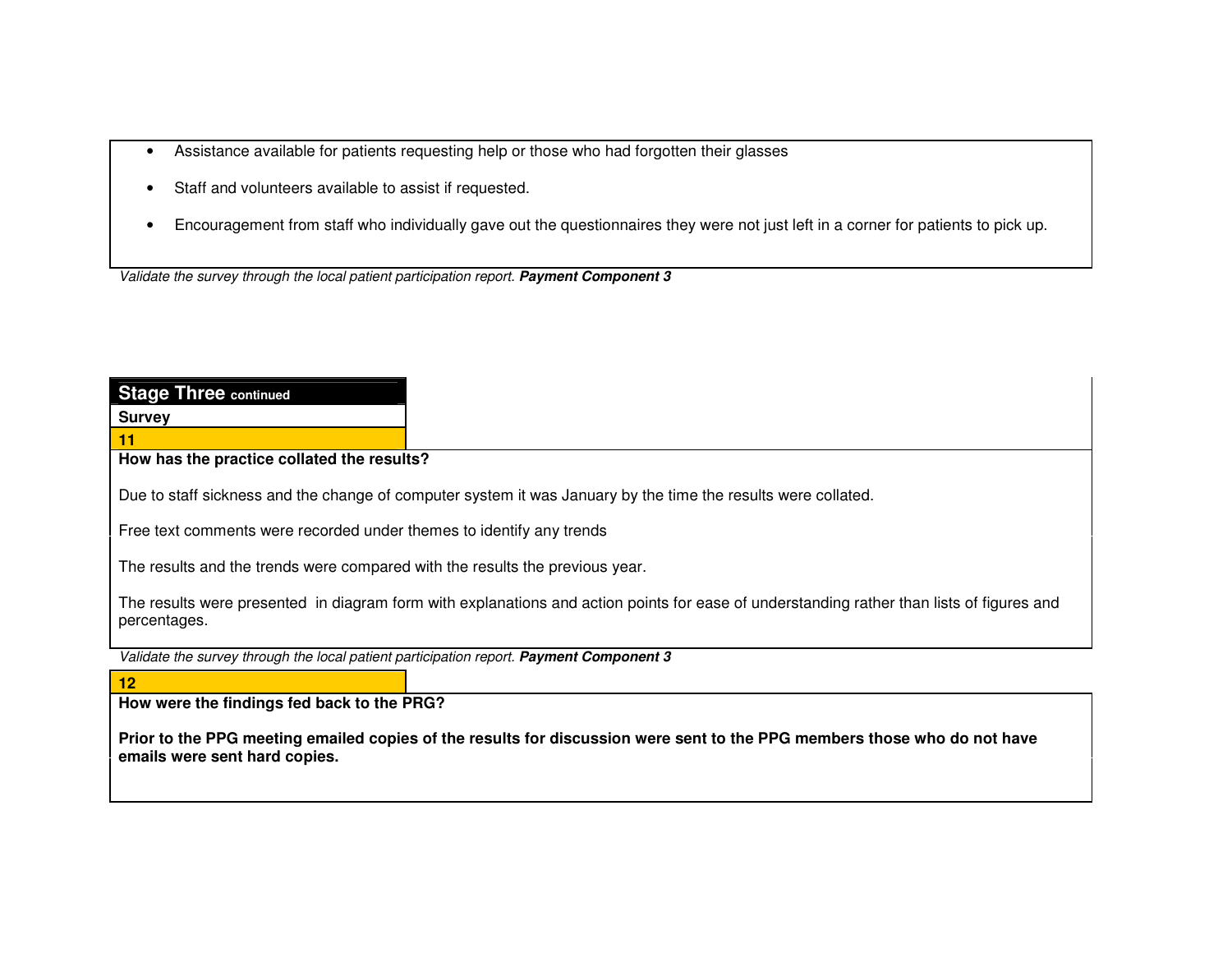**The findings wherever possible were displayed in a simple graphical form** 

**A set of draft results was available in the waiting area with feedback forms for patient input** 

Validate the survey through the local patient participation report. **Payment Component 3**

**Stage Four** 

**Results from the patient survey 13 The results are available below in a clear accessible format together with action points.**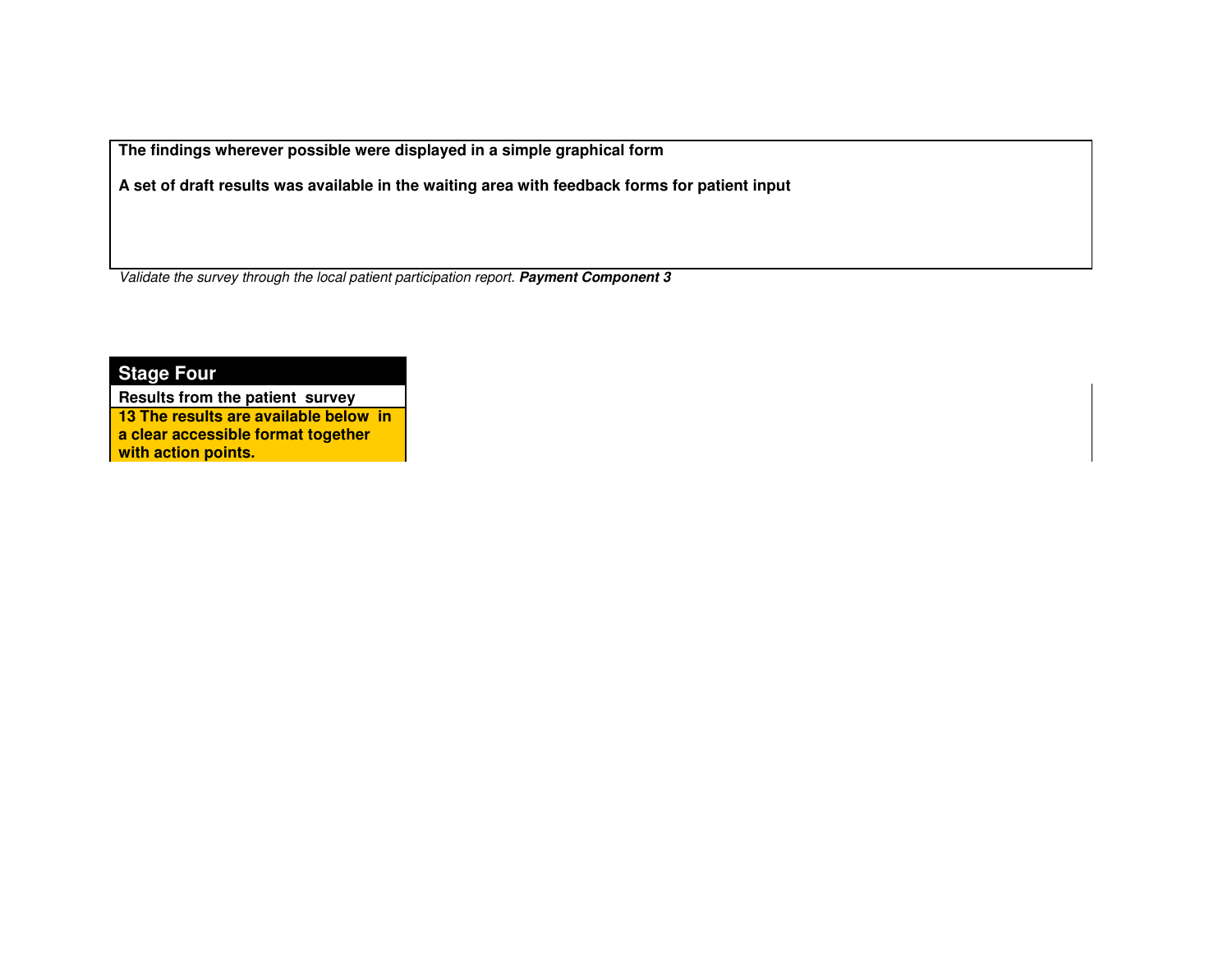

The majority of patients still prefer appointments between 9 and 11 and 5-6 which closely matches the changes made to the appointments system following the last PPG report.

Action Point – continue to monitor patient trends in demand for appointments

The vast majority of patients still prefer Saturdayas their preferred option for extended hours with a smaller number favouring after 6.30pm and fewer still before 8.00 am.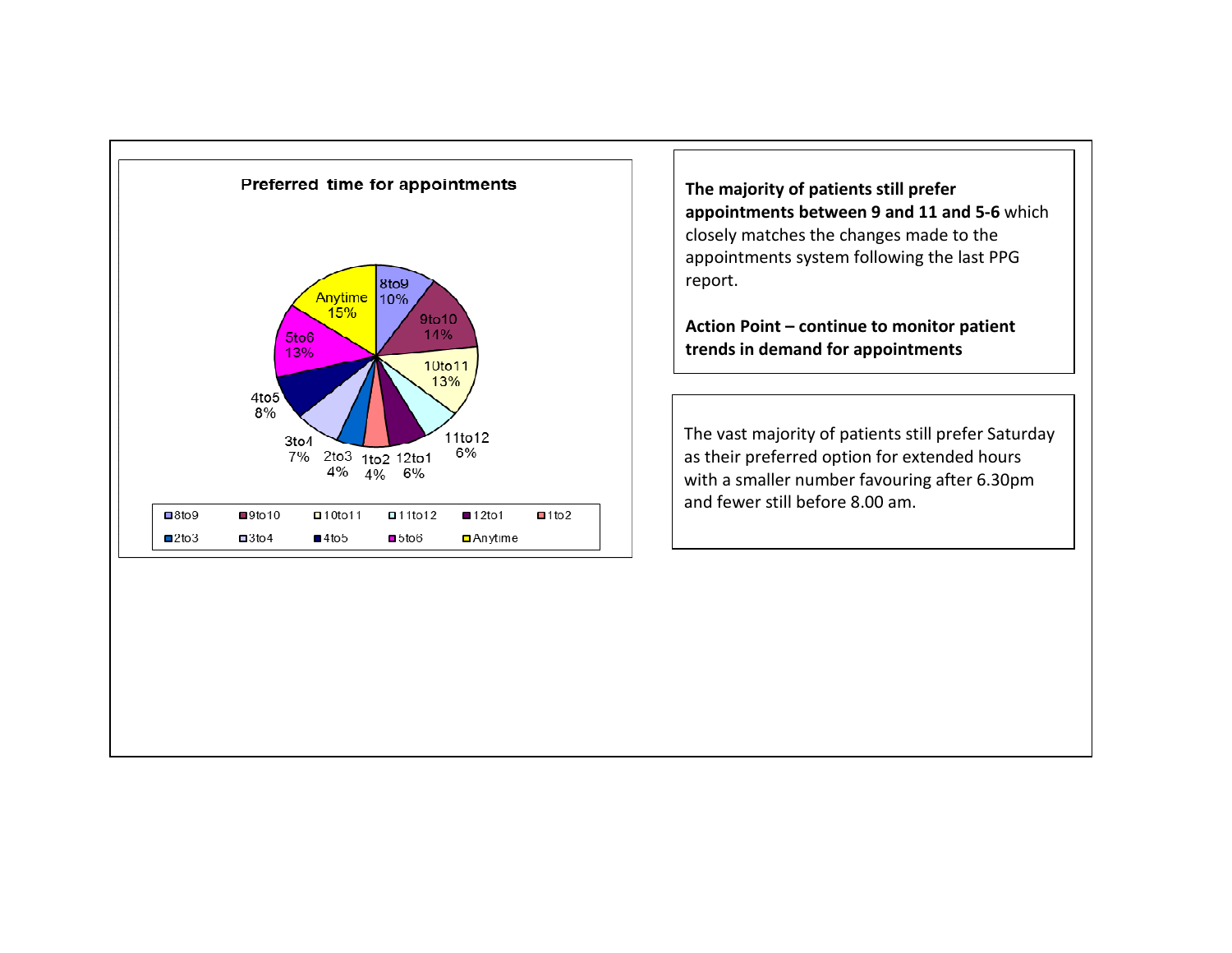

An increasing number of patients would prefer to see their doctor of choice over the next available GP

This will be a challenge for the practice to try and balance the patient preference for their doctor of choice with the results of the question would you rather book in advance or on the day with 56% of patients reporting this year that they would prefer to book on the day an increase of 11% on the previous year

Action Point – Investigate ways of achieving choice of GP balanced with booking on the day. Currently the majority of same day of appointments on a specific day are with the doctor on call that day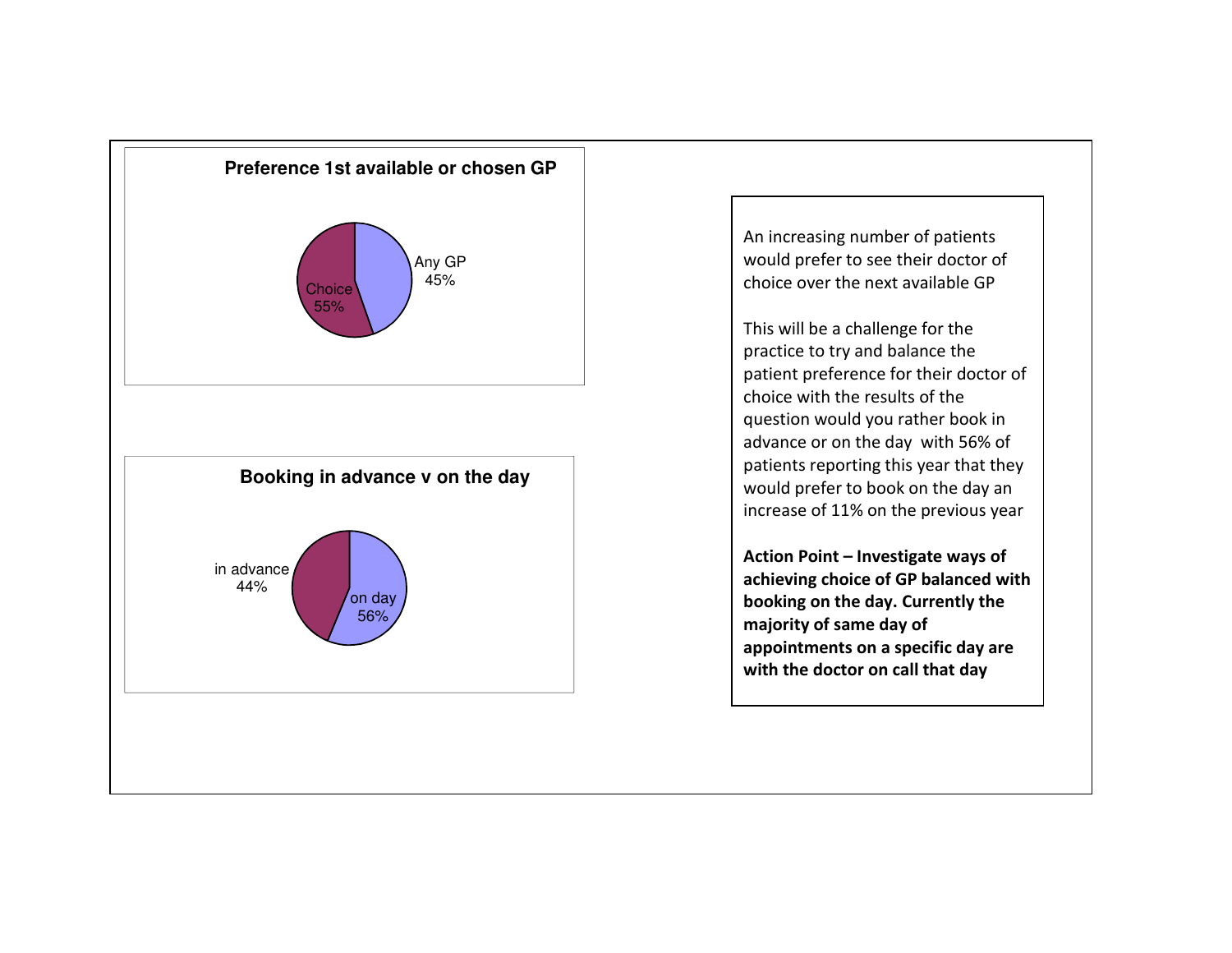

The responses suggest that patients still get the majority of their information from posters etc. on the walls but an increasing percentage are now aware of the website, receive messages through the arrivals screen ( although with the new clinical system this is not currently possible) and texts. Text has been used in the last year to remind consenting patients in the target groups of the flu campaign as well as sending confirmation of appointments.

**Finding out about how patients find information about the practice and about health campaigns etc.**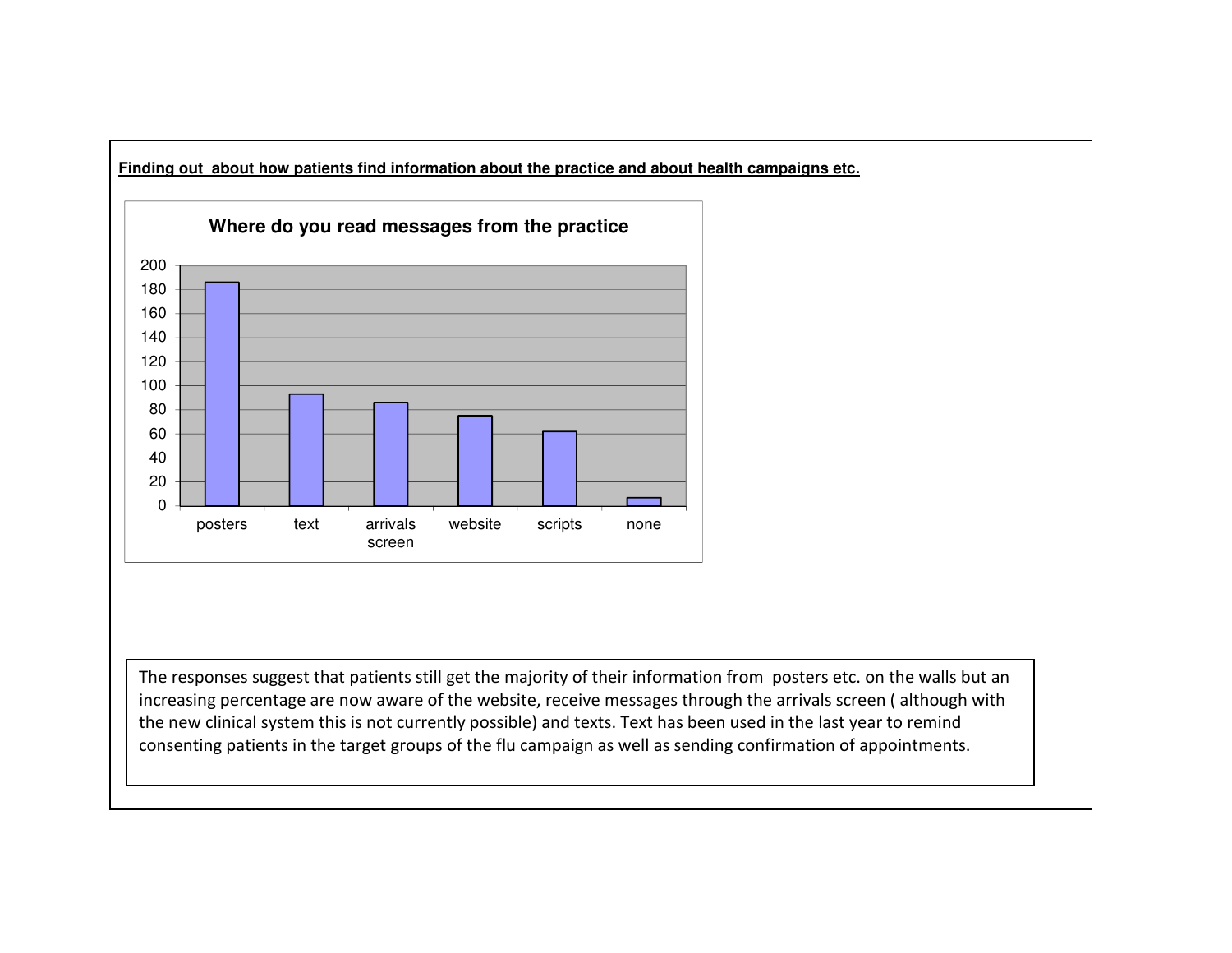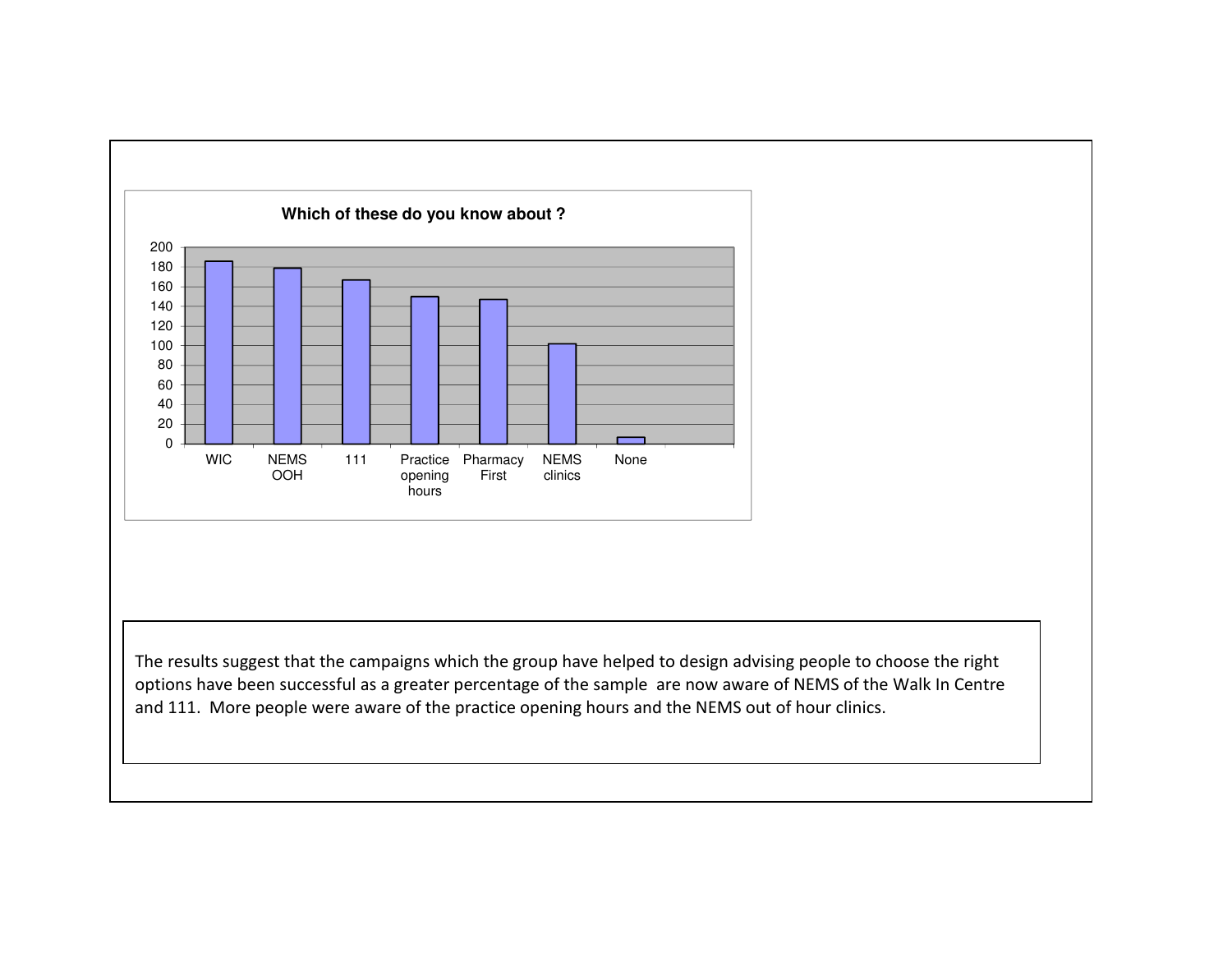| Results of the cancer screening questions |                                   |  |
|-------------------------------------------|-----------------------------------|--|
|                                           | Information about the respondents |  |
| <b>Male</b>                               | 37%                               |  |
| Female                                    | 63%                               |  |
| Asian                                     | 4%                                |  |
| <b>Black</b>                              | 17%                               |  |
| <b>Chinese</b>                            | 4%                                |  |
| Mixed                                     | 17%                               |  |
| White                                     | 58%                               |  |
|                                           |                                   |  |
| 21-30                                     | 10%                               |  |
| 31-40                                     | 11%                               |  |
| 41-50                                     | 12%                               |  |
| 51-60                                     | 30%                               |  |
| 61-70                                     | 29%                               |  |
| 71-80                                     | 8%                                |  |

| FEMALE Patients- if you were invited for a smear test would you attend. If No please give reason |     |  |
|--------------------------------------------------------------------------------------------------|-----|--|
| <b>Patients who responded Yes</b>                                                                | 80% |  |
| Patients who responded No                                                                        | 20% |  |
| The last smear was painful                                                                       | 13% |  |
| I am too busy                                                                                    | 7%  |  |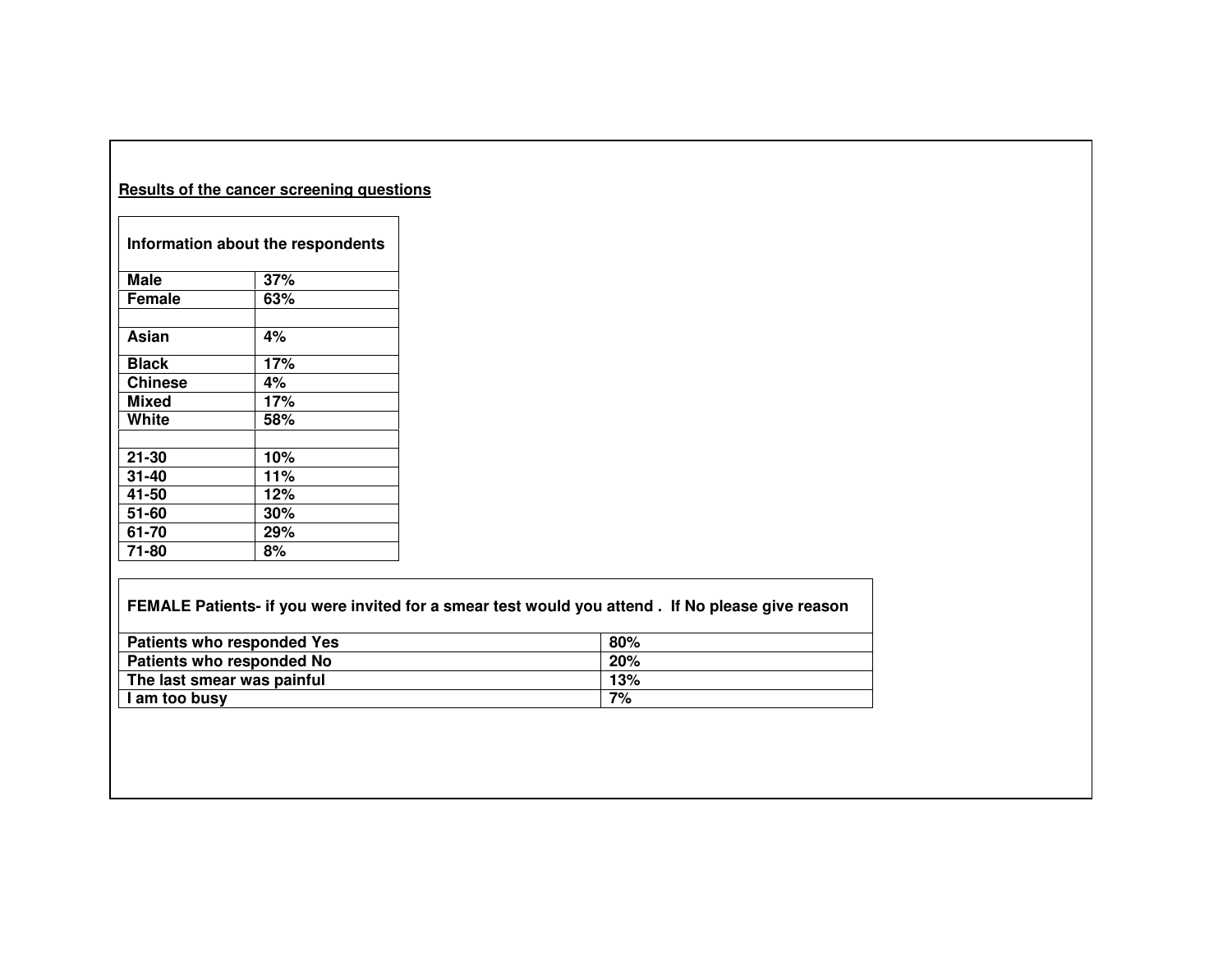#### **FEMALE patients – if you were invited for a mammogram ( breast screening) would you attend If no please give a reason**

| Patients who responded yes               | 88% |
|------------------------------------------|-----|
| <b>Patients who responded No</b>         | 12% |
| I did not like the last mammogram it was | 8%  |
| uncomfortable/embarrassing/ hurt         |     |
| I kept missing the appointments/too busy | 4%  |

#### **FEMALE & MALE patients – If you were invited to take part in bowel screening would you take part**

| Patients who responded yes                     | 75% |
|------------------------------------------------|-----|
| Patients who responded No                      | 25% |
| It is too embarrassing                         | 8%  |
| I could not understand the instructions        | 14% |
| I did not send it back I forgot to complete it | 3%  |

## **Comments from the Patients (responses from the practice in red)**

I think that sometimes we get an appointment quite late with a gap of 1 week . There is only one child specialist in the surgery and if we need to get an appointment with him it can take a long time (Response all the doctors have experience with children and there is usually a number of doctors available at the Thursday drop in clinics – all patients can make an appointment with whichever GP they would like to see)

There is a lack of communication. A lot of changes have happened and no one has bothered to write/inform us. I did not know anything about Saturday morning opening. If such changes can be communicated life would be much easier for others. (The practice are unable to send letters to everyone but tries to advertise all changes on the noticeboards and the website but we are sorry if you did not know.Opening hours are also on the practice website, on NHS choices, the appointments cards and the practice leaflet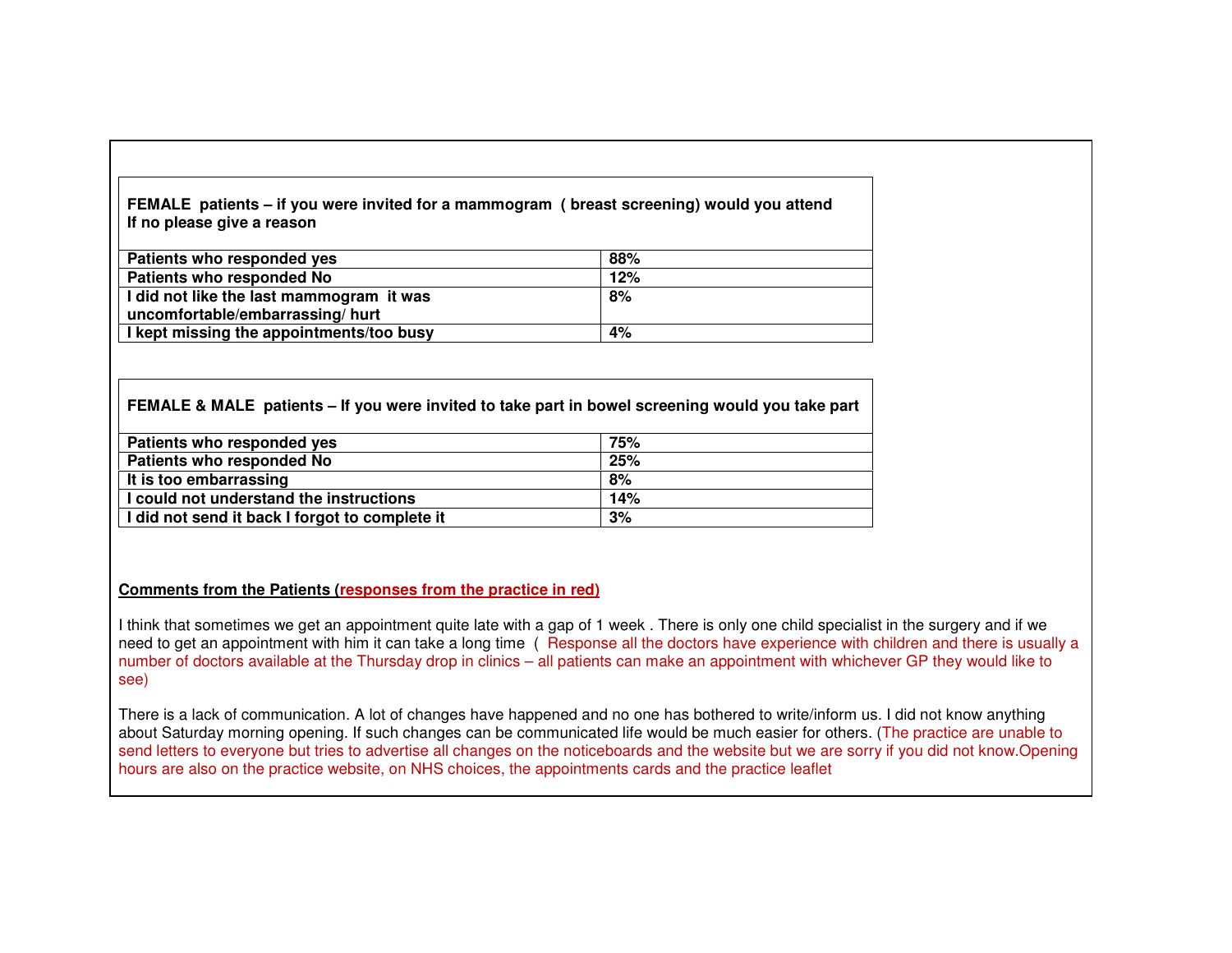#### **The Practice**

Everything is great except once the GP gave me the wrong prescription and forgot to give me mine so I had to return to the surgery to collect it.

I do not think you could make it any better for me.

I find the practice overall satisfactory although the waiting times could be shorter

I think they are doing OK

Fine as it is

The receptionists are very helpful

The doctors and nurses are kind and friendly and they really listen to you

#### **Appointments**

More available appointments x2

I like to see the doctor that I usually see but sometimes you have to wait a long time for one particular doctor.

It would be nice for a late surgery to run because I have late ties to work shift times.

Going in at the time of the appointment would be good

## **Telephones**

Sometimes you have to wait quite a while until the phone is answered

It would be good if you could get through straight away in the phone sometimes I have to ring a number of times

How about a telephone advice service sometimes I just need to speak to a doctor and that would save an appointment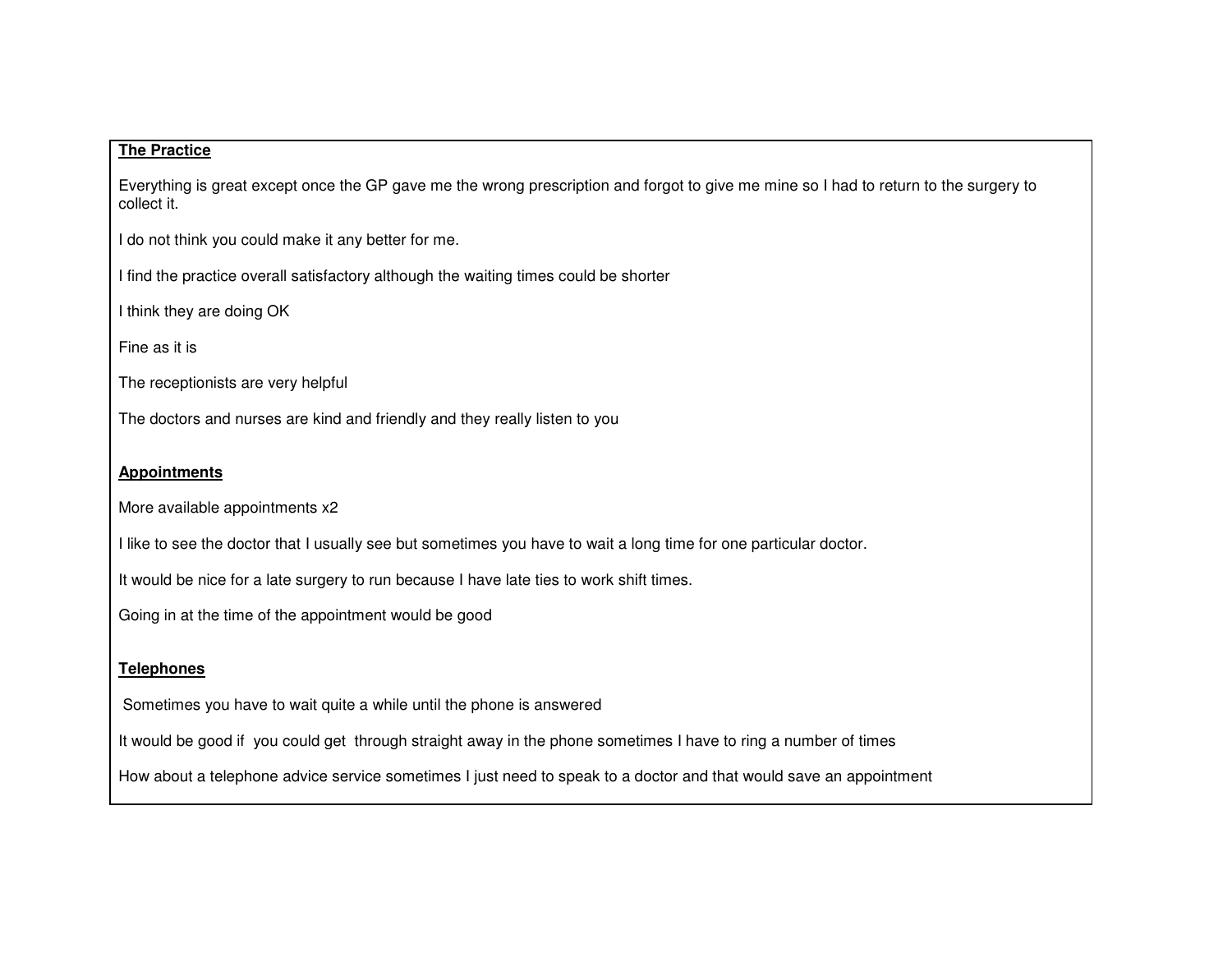Validate the survey and findings through the local patient participation report. **Payment Component 4**

# **Explain how the PRG was given opportunity to comment?**

**14** 

**15** 

The PPG and the reference group were given the opportunity to comment verbally or in writing/email and responses were collated for discussion at the next PPG group meeting

The reference group was given the opportunity to email their responses.

Validate the survey and findings through the local patient participation report. **Payment Component 4**

**What agreement was reached with the PRG of changes in provision of how service is delivered?** 

#### **Changes delivered as a result of the 2011-2012 action plan**

- Nurse appointments on a Friday afternoon available most weeks
- Shift in the timings of surgeries to try and offer more early morning and later evening appointments
- Greater range of reading matter available in the waiting area
- PPG developed education plan for patient health campaigns for 2012-13
- Rolling programme of small displays in the waiting room highlighting local services

#### **Changes delivered to date as a result of the 2012-13 action plan**

- Shift towards more appointments bookable on the day ( already implemented to be reviewed at end of march agreed with practice implemented by the office manager) Jan/Feb 2013) )
- Advertising the opening hours more widely ( action by practice manager January 2013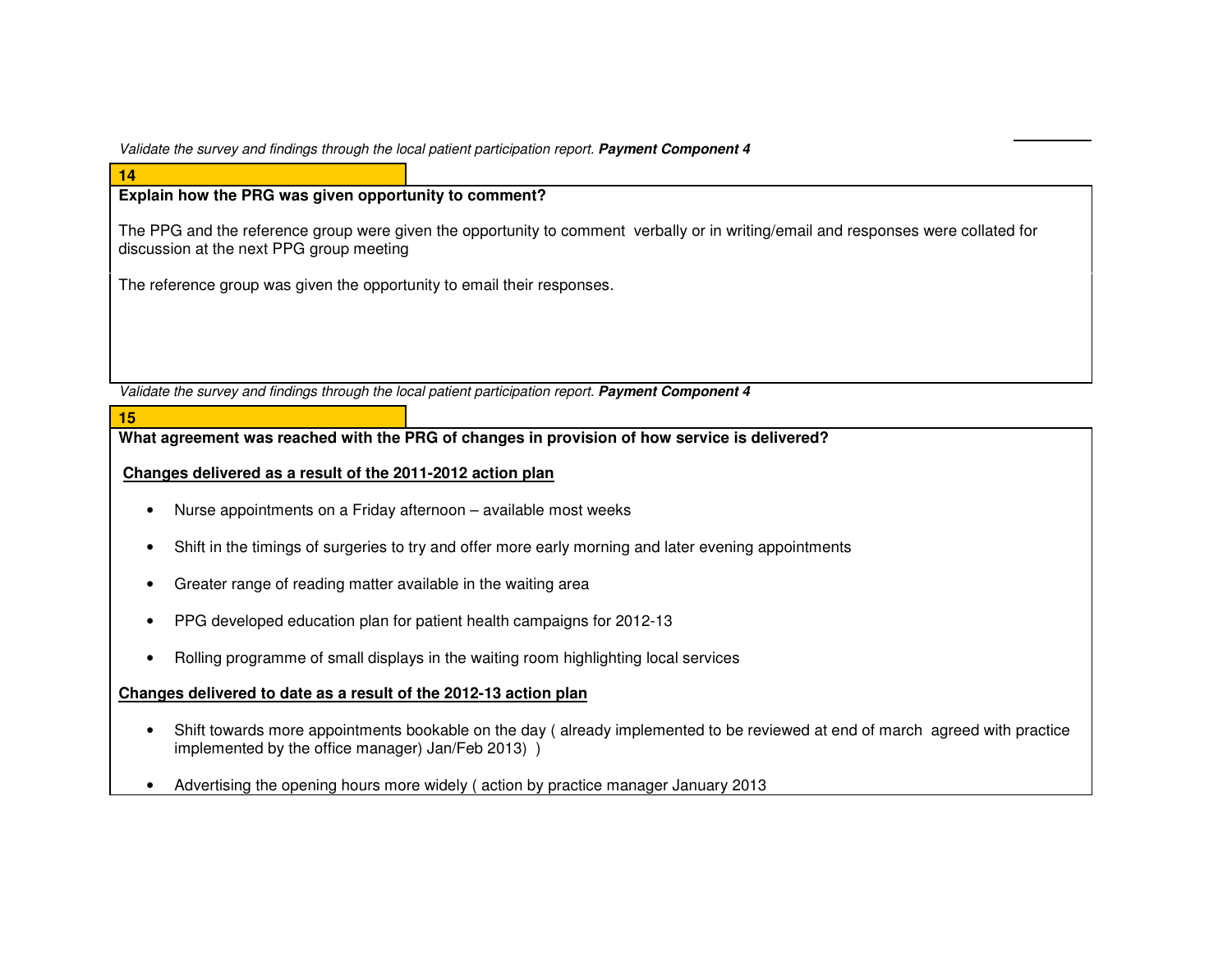## **Changes under discussion**

**16** 

- The move towards internet bookable appointments which was delayed due to the change of computer system ( a sub group of th PPG to trial and advise on the set up of the system aug 2013)
- Looking at the telephone system and modeling usage to investigate better ways of call handling to reduce waiting times. ( Practice Manager and reception staff to report back on progress to the PPG at the May meeting for further discussion and action)
- Changes to the prescription system with electronic prescribing and new online system ( expected summer 2013 Practice staff in communication with PPG and PRG)

Validate the survey and findings through the local patient participation report. **Payment Component 4**

|                                                                                                  | Were there any significant changes not agreed by the PRG that need agreement with the PCT? |  |
|--------------------------------------------------------------------------------------------------|--------------------------------------------------------------------------------------------|--|
| There were no significant changes not agreed by the PRG that required agreement with the PCT/CCG |                                                                                            |  |
|                                                                                                  |                                                                                            |  |
|                                                                                                  |                                                                                            |  |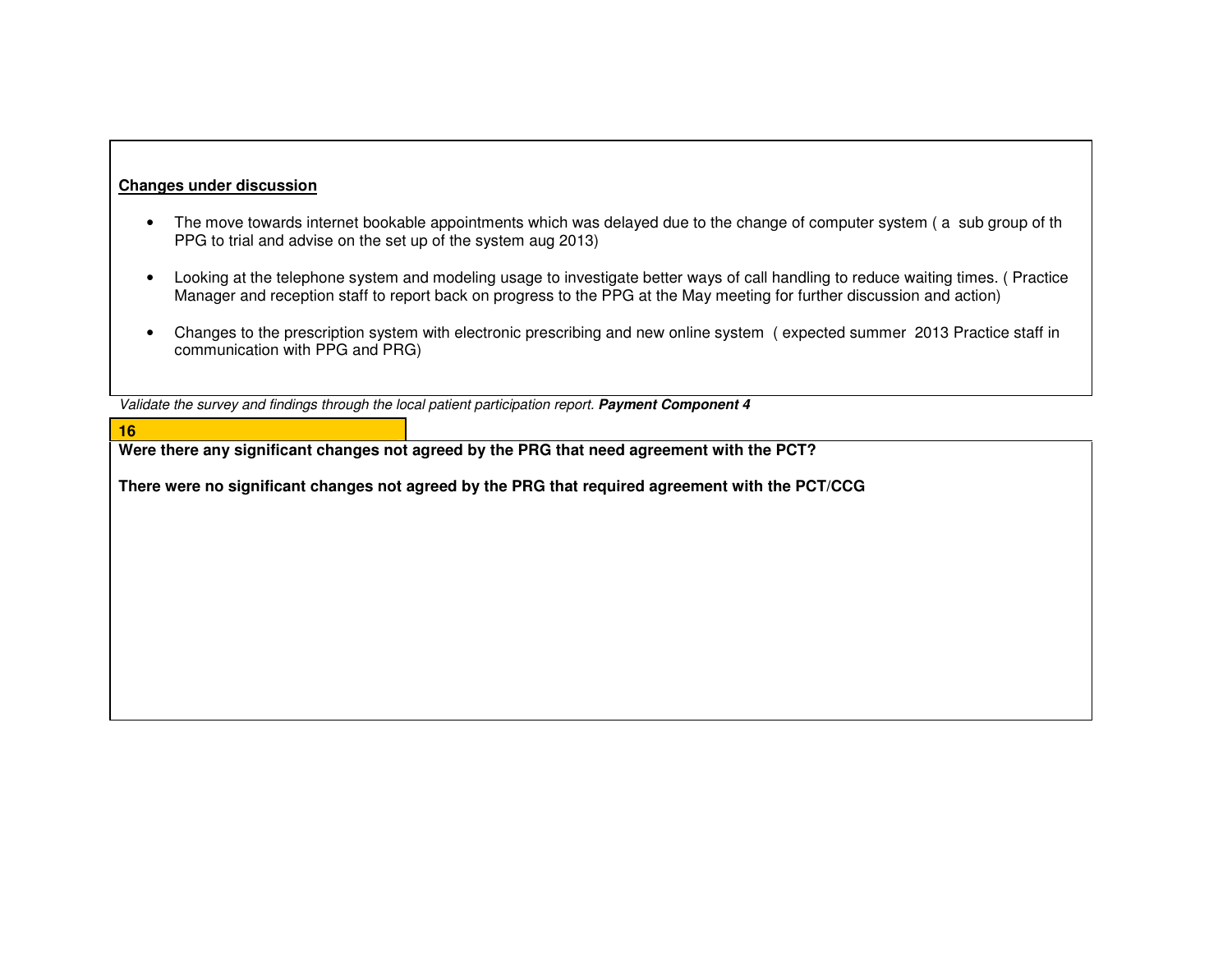Validate the survey and findings through the local patient participation report. **Payment Component 4**

| <b>Stage Four continued</b> |                                                                                 |
|-----------------------------|---------------------------------------------------------------------------------|
| <b>Results</b>              |                                                                                 |
| 17                          |                                                                                 |
|                             | Are there any Contractual considerations that should be discussed with the PCT? |
| <b>No</b>                   |                                                                                 |
|                             |                                                                                 |
|                             |                                                                                 |
|                             |                                                                                 |
|                             |                                                                                 |
|                             |                                                                                 |
|                             |                                                                                 |
|                             |                                                                                 |
|                             |                                                                                 |
|                             |                                                                                 |

Validate the survey and findings through the local patient participation report. **Payment Component 4**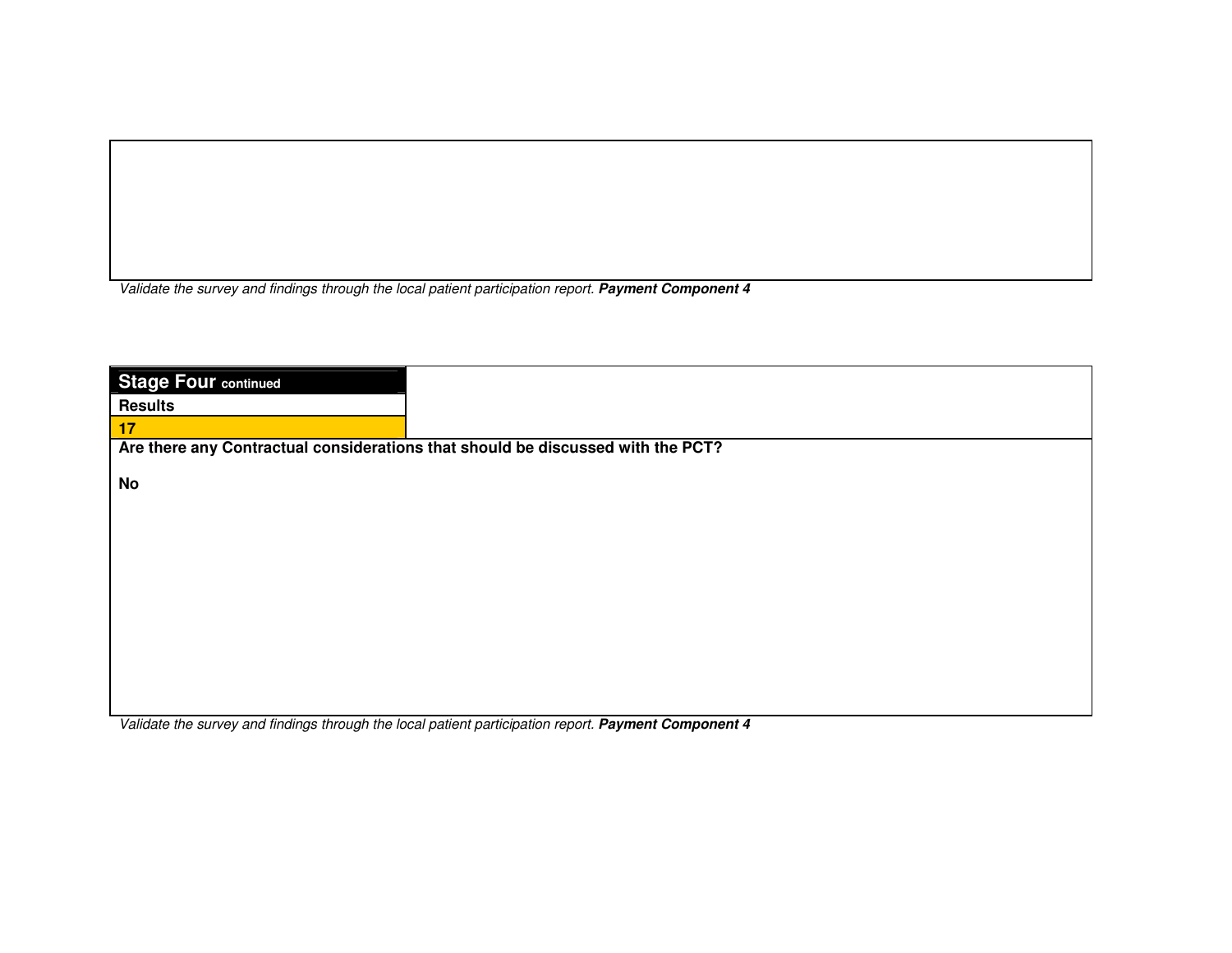| <b>Stage Five</b>  |                                                                                                                                                                                                                                                                                                                              |  |
|--------------------|------------------------------------------------------------------------------------------------------------------------------------------------------------------------------------------------------------------------------------------------------------------------------------------------------------------------------|--|
| <b>Action Plan</b> |                                                                                                                                                                                                                                                                                                                              |  |
| 18                 |                                                                                                                                                                                                                                                                                                                              |  |
|                    | How did you consult with the PRG about the action plan?                                                                                                                                                                                                                                                                      |  |
|                    | The PPG and Practice draw up the annual action plan together following the results of the PPG patient survey and also following discussion<br>arising from the national GP survey (results Jan-Sept 12 currently available on line) Copy of draft plan emailed to patients in the reference<br>group for comment.            |  |
|                    |                                                                                                                                                                                                                                                                                                                              |  |
|                    |                                                                                                                                                                                                                                                                                                                              |  |
|                    |                                                                                                                                                                                                                                                                                                                              |  |
|                    |                                                                                                                                                                                                                                                                                                                              |  |
|                    |                                                                                                                                                                                                                                                                                                                              |  |
|                    | Consulting on the Action plan with the PRG and seeking PCT agreement where necessary. Payment Component 5                                                                                                                                                                                                                    |  |
| 19                 |                                                                                                                                                                                                                                                                                                                              |  |
|                    | Please give a brief summary of priorities and proposals agreed with the PRG arising out of the practice survey: with timeframes                                                                                                                                                                                              |  |
| 1.                 | Development of an online booking system for some appointments delayed from previous year due to the need to embed the new<br>computer system before implementing any more computer changes. (aiming for implementation summer 2013, Practice staff with<br>ongoing feedback from a sub group of the PPG to trial the system) |  |
|                    | 2. Continue to work on ways of reducing DNAs in order to maximize the use of the available appointments (Practice staff with<br>feedback and updates to the PPG quarterly meetings)                                                                                                                                          |  |
|                    | 3. To develop a system of telephone follow up for patients identified as this being appropriate by the clinicians (Initial discussions have<br>already taken place with the clinical staff – on going discussion re implementation at practice meetings with reference and updates<br>to PPG quarterly meetings              |  |
|                    | 4. To develop a better electronic/web based repeat prescription service. (implementation summer 2013 subject to IT approval, ongoing<br>reference to the PPG to trial new system prior to go live to try to iron out any potential problems)                                                                                 |  |
|                    | 5. Continue to promote screening and immunization campaigns (PPG and PM with feedback and development of ideas at quarterly                                                                                                                                                                                                  |  |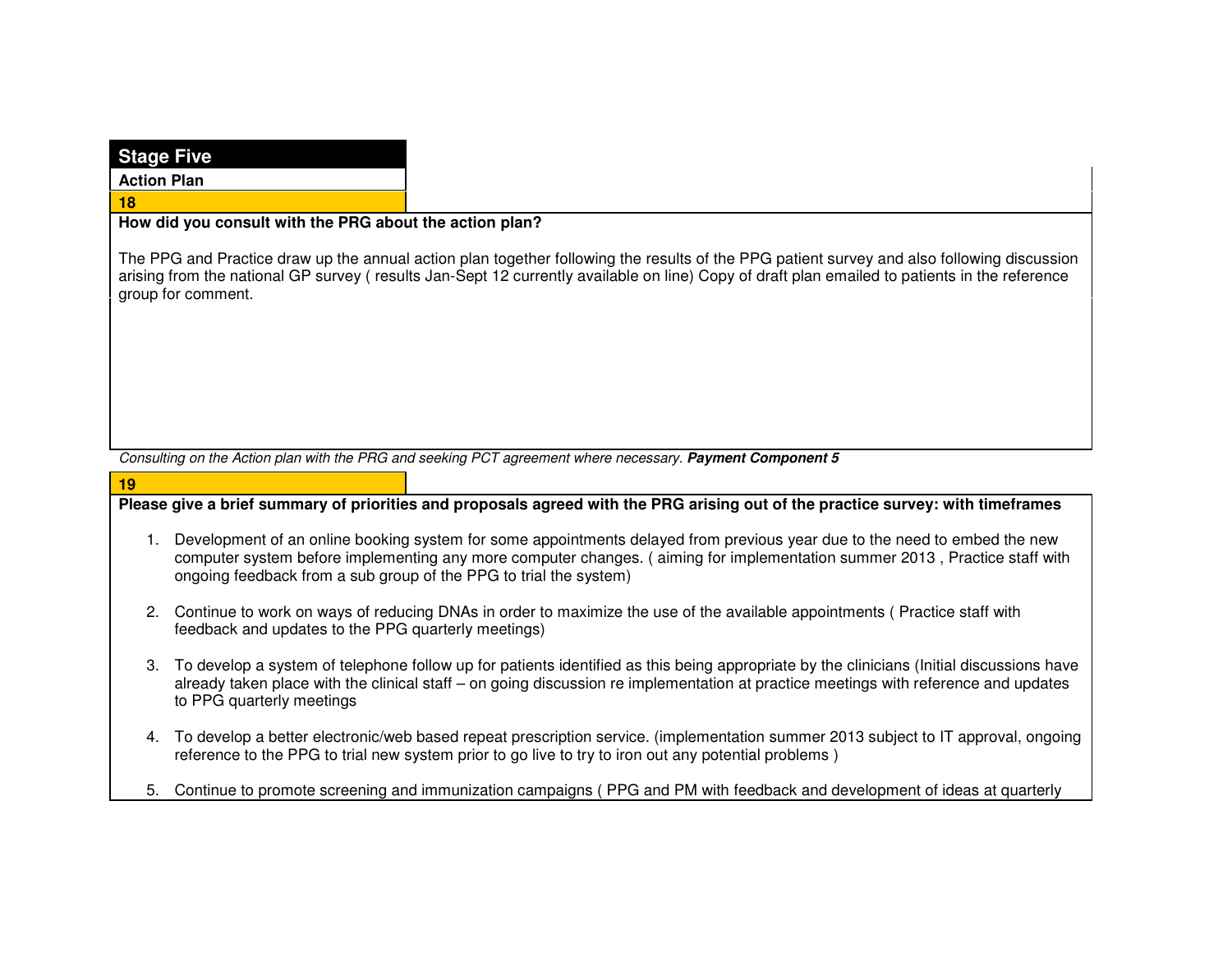#### PPG meetings)

6. To look at telephone answering times ( PM and reception team commencing April 2013 feedback to quarterly PPG meetings

Consulting on the Action plan with the PRG and seeking PCT agreement where necessary. **Payment Component 5**

#### **20**

# **Were there any issues that could not be addressed? - if so please explain**

There were no major issues that could not be addressed

Where it is not possible to act upon free text suggestions the reasons have been given

Where patients gave contact details they have been invited to join the group or to become part of the email group

Consulting on the Action plan with the PRG and seeking PCT agreement where necessary. **Payment Component 5**

#### **21**

**Has the PRG agree implementation of changes and has the PCT been informed (where necessary)** 

The Patient group has been involved with the changes and been informed when they have taken place and updated on the progress and monitoring of changes. Feedback has been sought following changes and in many cases these have been reviewed following implementation to assess if they have been successful in achieving their initial aims.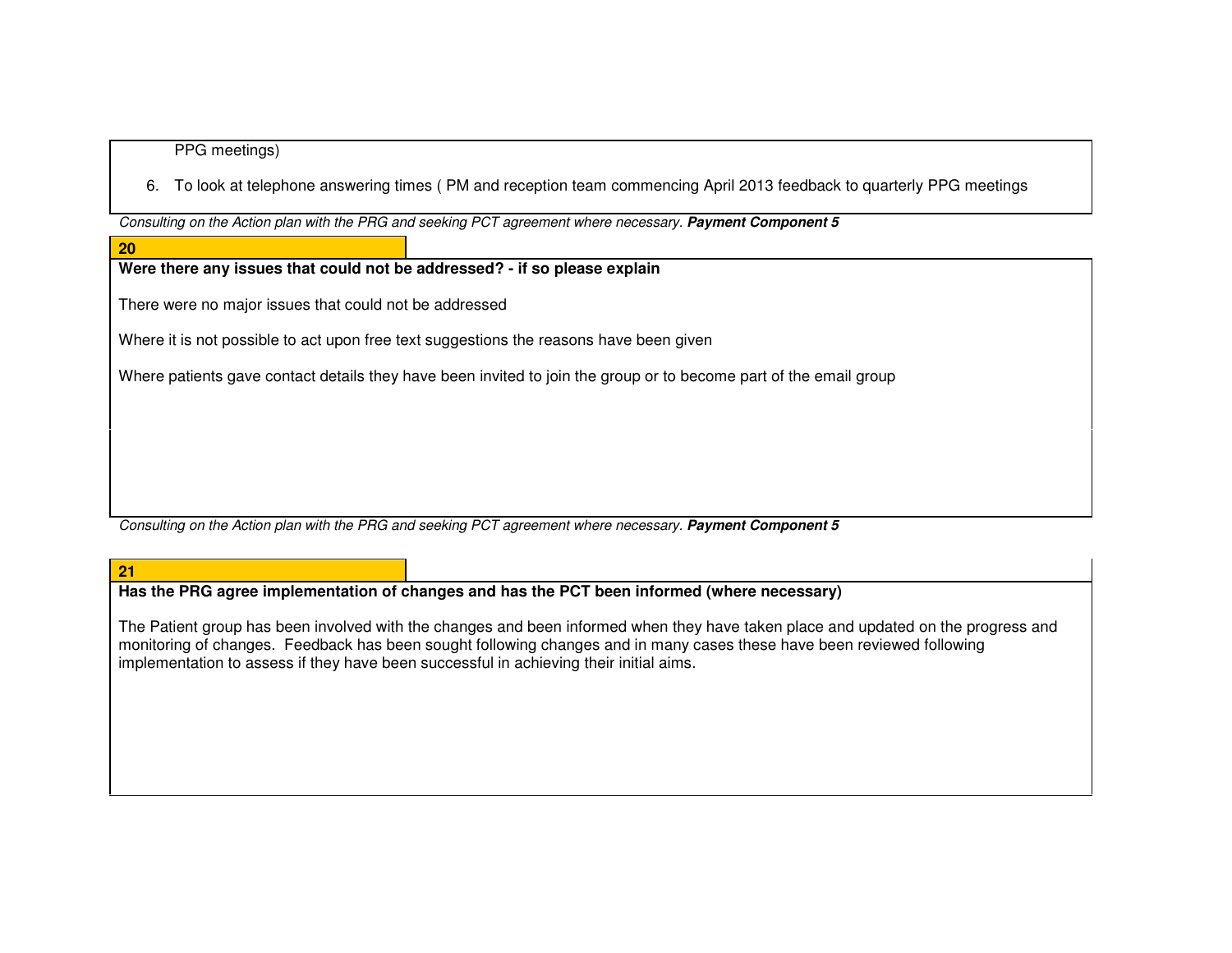Consulting on the Action plan with the PRG and seeking PCT agreement where necessary. **Payment Component 5**

| <b>Stage Six</b>                                                          |                                                                                                                                                                                                                                                       |
|---------------------------------------------------------------------------|-------------------------------------------------------------------------------------------------------------------------------------------------------------------------------------------------------------------------------------------------------|
| Review of actions from 2011/12                                            |                                                                                                                                                                                                                                                       |
| 22                                                                        |                                                                                                                                                                                                                                                       |
| - eg "You said We did  The outcome was"                                   | Detail information on actions taken and subsequent achievement from Year One and directly link these to feedback from patients                                                                                                                        |
| about it.                                                                 | Every quarter the practice put up a display when advertising the next PPG meeting recording what patients said and what we have done                                                                                                                  |
| Changes delivered as a result of the 2011-2012 action plan                |                                                                                                                                                                                                                                                       |
| following changes to the nurses hours                                     | You said that you wanted nurse appointments on a Friday afternoon - Nurse appointments on a Friday afternoon – available most weeks                                                                                                                   |
| to try and offer more early morning and later evening appointments        | You said that you work and needed appointments before or after work as you could not get time off we have Shifted the timings of surgeries                                                                                                            |
|                                                                           | You said that you wanted a greater range of reading matter available in the waiting area especially for men – we put copies of the Sunday<br>paper magazines and a variety of other car, boat, bike and holiday magazines in the waiting area         |
| and poster to appeal to a younger audience.                               | You said that there was not enough to interest young people in the waiting area – we now make a conscious effort to find reading matter                                                                                                               |
| out up posters and leaflets which the group felt would appeal to patients | You said that some of the leaflets were really boring the PPG developed an education plan for patient health campaigns for 2012-13 we                                                                                                                 |
|                                                                           | You said that you did not know about some of the services highlighted in the survey so we instigated a rolling programme of small displays<br>in the waiting room highlighting local services including self-referral forms where they are available. |
|                                                                           |                                                                                                                                                                                                                                                       |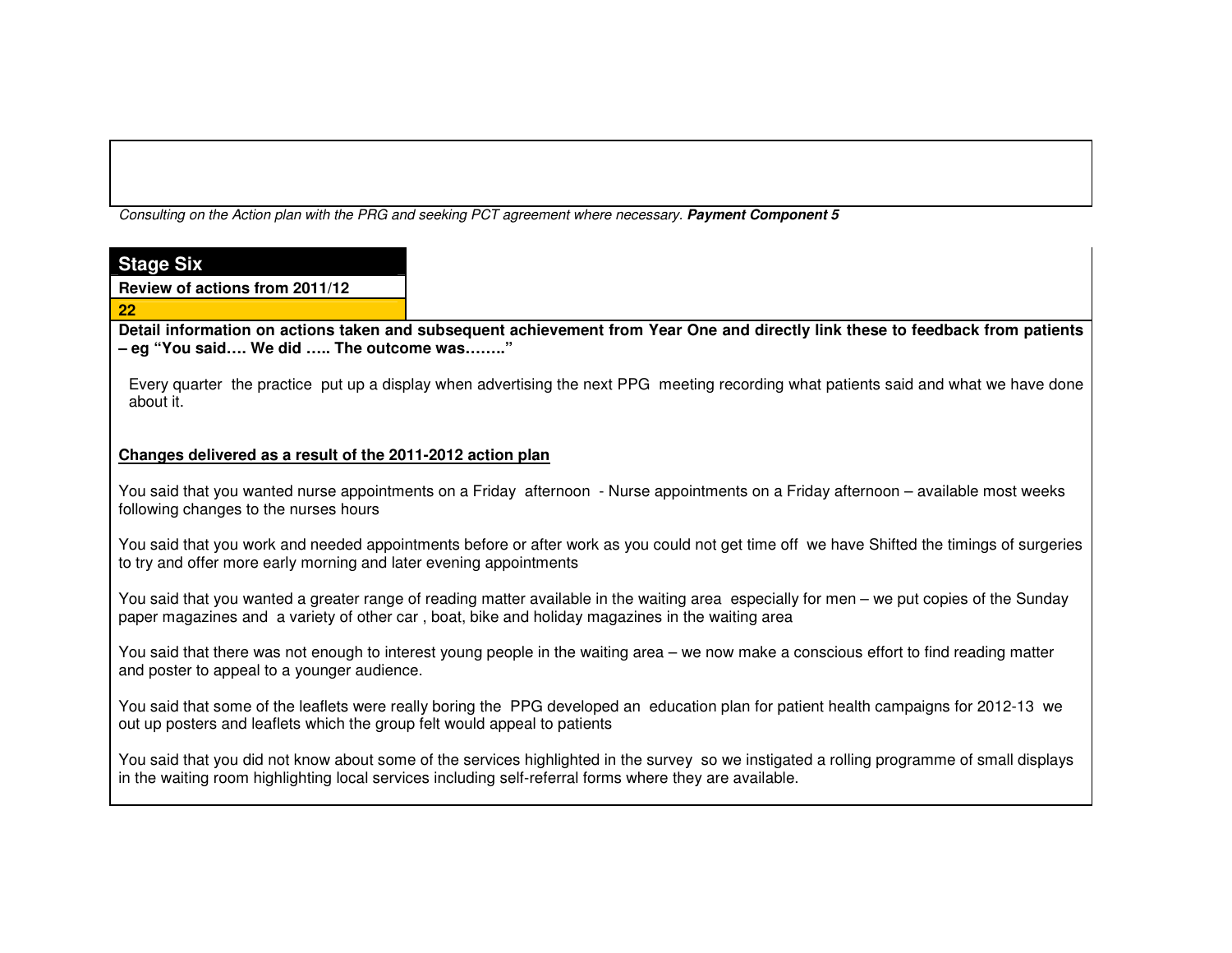| 23                                                                                                                                                                                                          |  |  |
|-------------------------------------------------------------------------------------------------------------------------------------------------------------------------------------------------------------|--|--|
| Explain whether there was any disagreement with the PRG on any of the actions in the action plan – this must be publicly<br>highlighted with the practice's rationale for deviating from the suggested plan |  |  |
|                                                                                                                                                                                                             |  |  |
|                                                                                                                                                                                                             |  |  |
| There were no disagreements with the PPG regarding the content of or delivery of the agreed action plan for 2011-2012                                                                                       |  |  |
|                                                                                                                                                                                                             |  |  |
|                                                                                                                                                                                                             |  |  |
|                                                                                                                                                                                                             |  |  |
| 24                                                                                                                                                                                                          |  |  |
| <b>Publication of Report</b>                                                                                                                                                                                |  |  |
| Please describe how this report has been publicized/circulated to your patients and the PRG                                                                                                                 |  |  |
| The report has been:-                                                                                                                                                                                       |  |  |
| 1. Posted on the website                                                                                                                                                                                    |  |  |
| 2. Paper copies available in the waiting area                                                                                                                                                               |  |  |
| 3. Copies emailed to all patients who have supplied their email address.                                                                                                                                    |  |  |
|                                                                                                                                                                                                             |  |  |
|                                                                                                                                                                                                             |  |  |
| 25                                                                                                                                                                                                          |  |  |
| <b>Additional Information</b>                                                                                                                                                                               |  |  |
| <b>Opening Times</b>                                                                                                                                                                                        |  |  |
| Confirm Practice opening hours - explain how patients can access services during core hours?                                                                                                                |  |  |
|                                                                                                                                                                                                             |  |  |
| 8.00-6.30 Monday to Friday – access by telephone or by coming to the surgery pre-bookable and bookable appointments available<br>$\bullet$                                                                  |  |  |
|                                                                                                                                                                                                             |  |  |